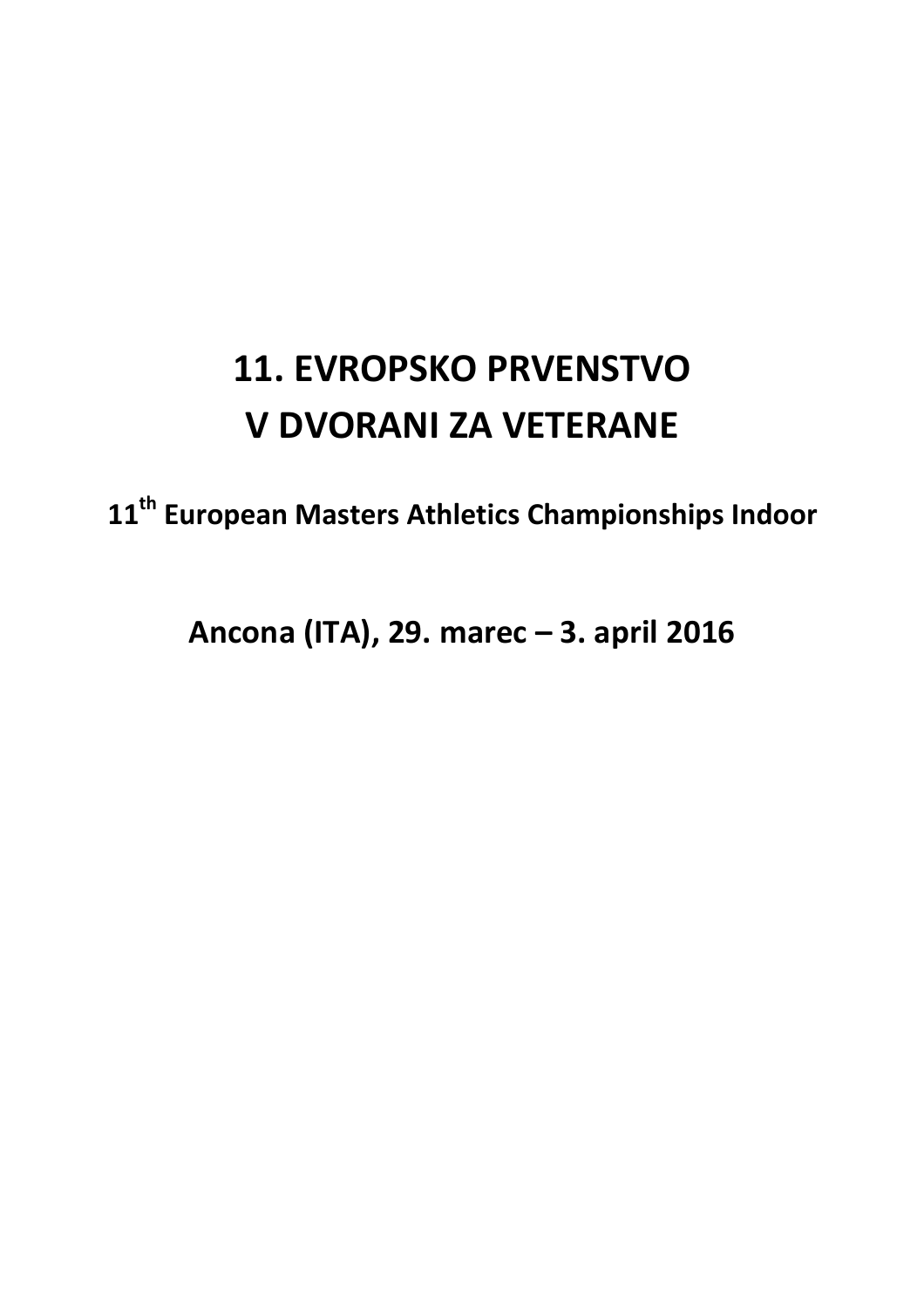### **800 m. M40**

| <b>Record</b> | WR | 1:48.81 | Johnny GRAY      | <b>USA</b> | ATLANTA       | 02/03/2001 |
|---------------|----|---------|------------------|------------|---------------|------------|
|               |    | 1:51.97 | Anthony WHITEMAN |            | GBR SHEFFIELD | 11/02/2012 |

#### **HEATS - RESULTS**

#### **Heat 2 PALAINDOOR - 29 March 2016 - Start Time: 11:38**

| 2929 ŠKODNIK Jože<br>2I<br>2:08.95<br>M40<br>SLO SLOVENIA<br>1976 |  | <b>Pos. Lane Bib Athlete</b> | Year |  | Mark | <b>Points</b> |
|-------------------------------------------------------------------|--|------------------------------|------|--|------|---------------|
|                                                                   |  |                              |      |  |      |               |

**Intermediate:** m. 400: 1.02.5

#### **SUMMARY PALAINDOOR**

|  | <b>Pos. Lane Bib Athlete</b> | Year Cat. |     |              | Mark    | <b>Points</b> |
|--|------------------------------|-----------|-----|--------------|---------|---------------|
|  | 12 – 2I – 2929 ŠKODNIK Jože  | 1976      | M40 | SLO SLOVENIA | 2:08.95 |               |

|        |           |      | <b>Pole Vault M45</b>  |            |                   |            |
|--------|-----------|------|------------------------|------------|-------------------|------------|
| Record | <b>WR</b> | 5.14 | Paul BABITS            | USA        | <b>FORT WAYNE</b> | 24/02/2008 |
|        | ER        | 4.77 | <b>Wolfgang RITTE</b>  | <b>GER</b> | MALMO             | 06/03/1999 |
|        |           |      | <b>FINAL - RESULTS</b> |            |                   |            |

| <b>Final</b> |                     |      |      |                     | PALAINDOOR - 30 March 2016 - Start Time: 14:19 - End Time: 20:21 |  |
|--------------|---------------------|------|------|---------------------|------------------------------------------------------------------|--|
| Pos.         | <b>Bib Athlete</b>  | Year | Cat. |                     | <b>Mark</b>                                                      |  |
|              | 2919 GRIL Damjan    | 1967 | M45  | <b>SLO SLOVENIA</b> | 3.00                                                             |  |
|              | 2.60 2.80 3.00 3.20 |      |      |                     |                                                                  |  |

O O O XXX

| 60 m. M50     |    |      |             |            |              |            |  |  |  |  |
|---------------|----|------|-------------|------------|--------------|------------|--|--|--|--|
| <b>Record</b> | WR | 7.10 | Mario LONGO | <b>ITA</b> | <b>TORUN</b> | 24/03/2015 |  |  |  |  |
|               | ER | 7.10 | Mario LONGO | <b>ITA</b> | <b>TORUN</b> | 24/03/2015 |  |  |  |  |

#### **HEATS - RESULTS**

| <b>Heat 8</b>  |                |                              |           | <b>PALAINDOOR - 29 March 2016 - Start Time: 13:54</b> |                     |             |                   |
|----------------|----------------|------------------------------|-----------|-------------------------------------------------------|---------------------|-------------|-------------------|
|                |                | <b>Pos. Lane Bib Athlete</b> | Year Cat. |                                                       |                     | <b>Mark</b> | <b>Points</b>     |
| $\overline{2}$ |                | 2920 HIMELRAJH Božo          | 1962      | M50                                                   | <b>SLO SLOVENIA</b> | 7.85 Q      |                   |
|                | <b>SUMMARY</b> |                              |           |                                                       |                     |             | <b>PALAINDOOR</b> |
|                |                | <b>Pos. Lane Bib Athlete</b> | Year Cat. |                                                       |                     | <b>Mark</b> | <b>Points</b>     |
| 18             |                | 2920 HIMELRAJH Božo          | 1962      | M50                                                   | <b>SLO SLOVENIA</b> | 7.85 $Q$    |                   |
|                |                |                              |           |                                                       |                     |             |                   |

#### **SEMI-FINALS - RESULTS**

| Semi-final 1   |  |                              |           | <b>PALAINDOOR - 29 March 2016 - Start Time: 19:53</b> |                     |             |               |
|----------------|--|------------------------------|-----------|-------------------------------------------------------|---------------------|-------------|---------------|
|                |  | <b>Pos. Lane Bib Athlete</b> | Year Cat. |                                                       |                     | <b>Mark</b> | <b>Points</b> |
| 5 7            |  | 2920 HIMELRAJH Božo          | 1962 M50  |                                                       | <b>SLO SLOVENIA</b> | 7.75        |               |
| Bib 543: 7.726 |  |                              |           |                                                       |                     |             |               |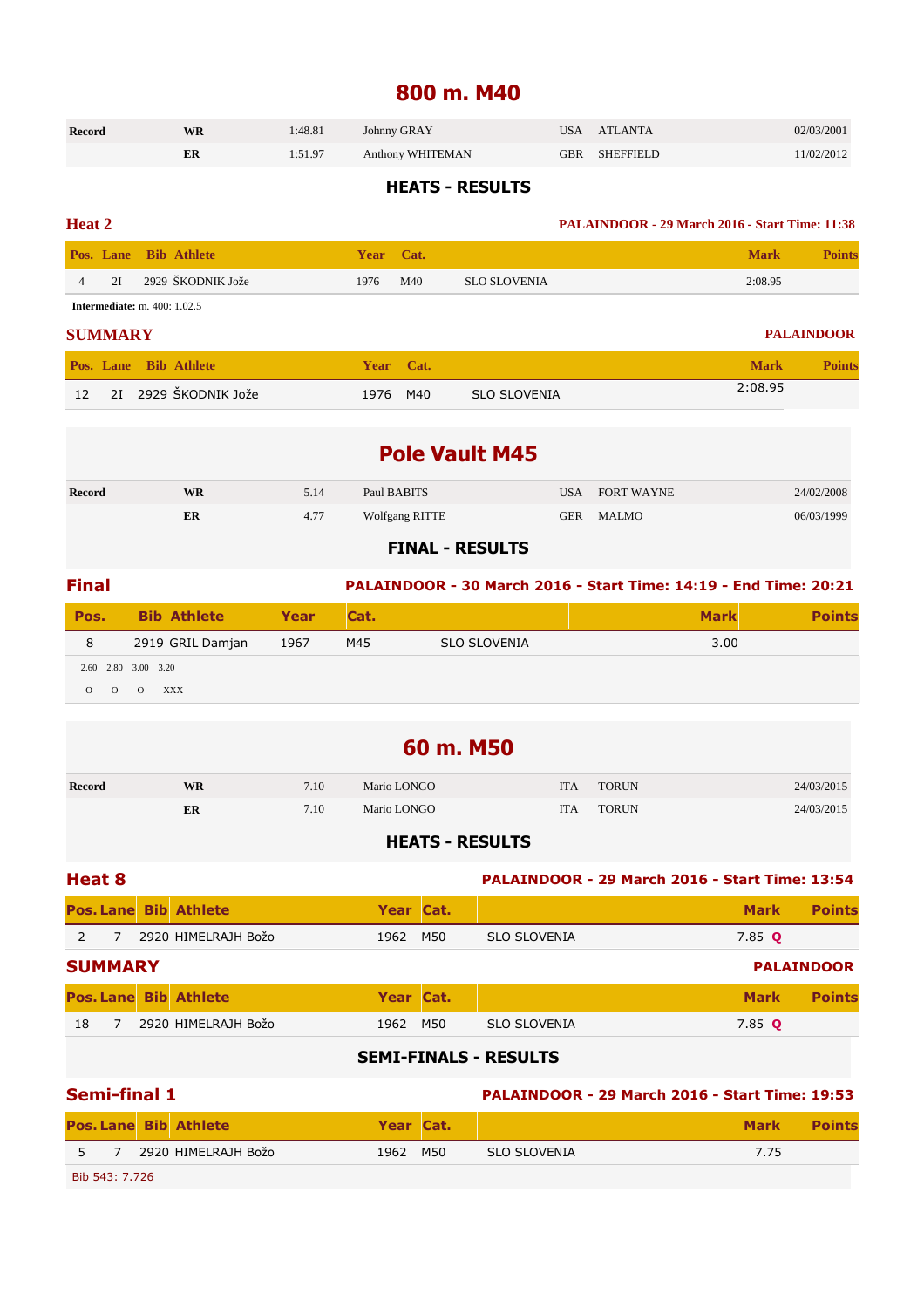| <b>SUMMARY</b> |  |  |                              |           |     |                     |             | <b>PALAINDOOR</b> |
|----------------|--|--|------------------------------|-----------|-----|---------------------|-------------|-------------------|
|                |  |  | <b>Pos. Lane Bib Athlete</b> | Year Cat. |     |                     | <b>Mark</b> | <b>Points</b>     |
| 10             |  |  | 2920 HIMELRAJH Božo          | 1962      | M50 | <b>SLO SLOVENIA</b> | 7.75        |                   |

### **60 Hs H (13.00 / 0.914 / 8.50) M50**

| Record | <b>WR</b> | 8.47 | <b>Walt BUTLER</b> | USA        | <b>USA</b> | 20/03/1993 |
|--------|-----------|------|--------------------|------------|------------|------------|
|        | ER        | 8.48 | Greg DUNSON        | <b>GBR</b> | LONDON     | 16/02/2014 |

#### **HEATS - RESULTS**

| <b>Heat 2</b> |                |                              |           |     | PALAINDOOR - 01 April 2016 - Start Time: 08:45 |             |               |  |
|---------------|----------------|------------------------------|-----------|-----|------------------------------------------------|-------------|---------------|--|
|               |                | <b>Pos. Lane Bib Athlete</b> | Year Cat. |     |                                                | <b>Mark</b> | <b>Points</b> |  |
|               | 6              | 2915 BOŽIČEK Marko           | 1962      | M50 | <b>SLO SLOVENIA</b>                            | 9.36 $q$    |               |  |
|               | Bib 774: 9.170 |                              |           |     |                                                |             |               |  |
|               |                |                              |           |     |                                                |             |               |  |

#### **SUMMARY PALAINDOOR**

|  | <b>Pos. Lane Bib Athlete</b> | Year Cat. |     |              | Mark     | <b>Points</b> |
|--|------------------------------|-----------|-----|--------------|----------|---------------|
|  | 2915 BOŽIČEK Marko           | 1962      | M50 | SLO SLOVENIA | 9.36 $q$ |               |

#### **FINAL - RESULTS**

| <b>Final</b> |                              |           |              | <b>PALAINDOOR - 02 April 2016 - Start Time: 13:07</b> |               |
|--------------|------------------------------|-----------|--------------|-------------------------------------------------------|---------------|
|              | <b>Pos. Lane Bib Athlete</b> | Year Cat. |              | <b>Mark</b>                                           | <b>Points</b> |
|              | 2915 BOŽIČEK Marko           | 1962 M50  | SLO SLOVENIA | 9.18                                                  |               |

### **Pole Vault M50**

| <b>Record</b> | <b>WR</b> | 4.75 | Paul BABITS         | 'JSA | FORT WAYNE     | 23/02/2013 |
|---------------|-----------|------|---------------------|------|----------------|------------|
|               | ER        | 4.64 | <b>Mark JOHNSON</b> | GBR  | <b>ENFIELD</b> | 21/02/2016 |

#### **FINAL - RESULTS**

#### **Final PALAINDOOR - 30 March 2016 - Start Time: 14:19 - End Time: 20:21**

| <b>Pos.</b> Bib Athlete                                |  |  |                         |  |      |                         | Year Cat. |                     | <b>Mark</b> |  |
|--------------------------------------------------------|--|--|-------------------------|--|------|-------------------------|-----------|---------------------|-------------|--|
|                                                        |  |  | 2918 DIMITRIJEVIČ Iztok |  | 1964 |                         | M50       | <b>SLO SLOVENIA</b> | 3.80        |  |
| 2.40 2.60 2.80 3.00 3.20 3.40 3.50 3.60 3.70 3.80 3.90 |  |  |                         |  |      |                         |           |                     |             |  |
|                                                        |  |  |                         |  |      | $     0$ $-$ XO $0$ XXX |           |                     |             |  |

### **Long Jump M55**

| Record | <b>WR</b> | 6.34 | <b>Stig BACKLUND</b> | FIN | OULU | 11/03/2005 |
|--------|-----------|------|----------------------|-----|------|------------|
|        | ER        | 6.34 | <b>Stig BACKLUND</b> | FIN | OULU | 19/03/1995 |

#### **FINAL - RESULTS**

### **Final PALAINDOOR - 01 April 2016 - Start Time: 08:30 - End Time: 09:54**

| Pos. |                    | <b>Bib Athlete</b>  |                 | Year | Cat.               |  |                     |  |                    | <b>Mark</b> |  |
|------|--------------------|---------------------|-----------------|------|--------------------|--|---------------------|--|--------------------|-------------|--|
| 5    |                    | 2928 ŠIMSIĆ Milosav |                 | 1960 | M55                |  | <b>SLO SLOVENIA</b> |  |                    | 5.59        |  |
|      | $1^{\circ}$ : 5.59 | $2^{\circ}$ : 5.38  | $3^\circ$ : $X$ |      | $4^{\circ}$ : 5.42 |  | $5^{\circ}$ : 5.48  |  | $6^{\circ}$ : 5.41 |             |  |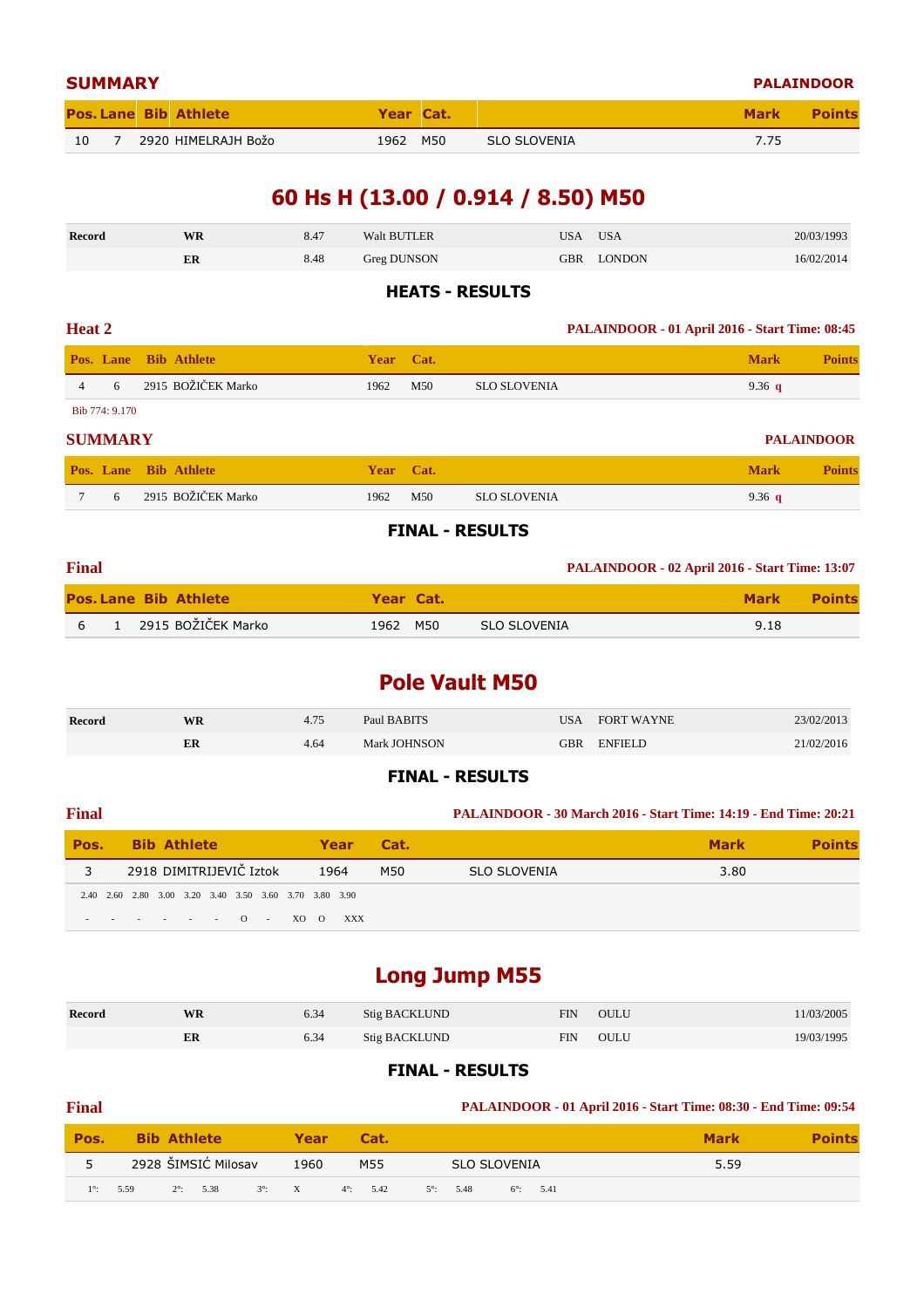### **3000m track walk M60**

| <b>Record</b> | <b>WR</b> | 13:37.96 | <b>Graziano MOROTTI</b> | ПA | <b>GENT</b> | 17/03/2011 |
|---------------|-----------|----------|-------------------------|----|-------------|------------|
|               | ER        | 13:37.96 | <b>Graziano MOROTTI</b> | ПA | <b>GENT</b> | 17/03/2011 |

#### **FINAL - RESULTS**

| <b>Final</b> |                         |             | <b>PALAINDOOR - 31 March 2016 - Start Time: 16:56</b> |                              |
|--------------|-------------------------|-------------|-------------------------------------------------------|------------------------------|
|              | <b>Pos.</b> Bib Athlete | Year Cat.   |                                                       | <b>Mark</b><br><b>Points</b> |
|              | 2 2927 RUZZIER Fabio    | M60<br>1953 | SLO SLOVENIA                                          | 15:35.73<br>≺~               |

### **High Jump M65**

| <b>Record</b> | WR | .68 | Dusan PREZELJ | SLO | <b>ISTANBUL</b> | 22/02/2015 |
|---------------|----|-----|---------------|-----|-----------------|------------|
|               | ER | .68 | Duson PREZELJ | SLO | ISTANBUL        | 22/02/2015 |

#### **FINAL - RESULTS**

| <b>Final</b> |                                                   |                    |          |                          |        |               |           |      | PALAINDOOR - 31 March 2016 - Start Time: 13:00 - End Time: 14:29 |             |               |
|--------------|---------------------------------------------------|--------------------|----------|--------------------------|--------|---------------|-----------|------|------------------------------------------------------------------|-------------|---------------|
| Pos.         |                                                   | <b>Bib Athlete</b> |          |                          |        | Year          |           | Cat. |                                                                  | <b>Mark</b> | <b>Points</b> |
|              | 2925 PREZELJ Dušan                                |                    |          |                          |        | 1949          |           | M65  | <b>SLO SLOVENIA</b>                                              | 1.60        |               |
|              |                                                   |                    |          | <b>European Champion</b> |        |               |           |      |                                                                  |             |               |
|              | 1.20 1.25 1.30 1.35 1.40 1.45 1.48 1.51 1.54 1.57 |                    |          |                          |        | $1.60$ $1.63$ |           |      |                                                                  |             |               |
|              | $    -$ 0                                         |                    | $\sim$ 0 |                          | $\sim$ | XXQ XQ        | <b>XR</b> |      |                                                                  |             |               |

### **High Jump M75**

| <b>Record</b> | WR | .52 | Carl-Erik SARNDAL | SWE | MALMO | 20/01/2013 |
|---------------|----|-----|-------------------|-----|-------|------------|
|               | ER | .52 | Carl-Erik SARNDAL | SWE | MALMO | 20/01/2013 |

#### **FINAL - RESULTS**

### **Final PALAINDOOR - 01 April 2016 - Start Time: 11:40 - End Time: 12:40 Pos.** Bib Athlete Year Cat. Mark **Points** 4 2922 MOLJK Valentin 1940 M75 SLO SLOVENIA 1.25 1.00 1.05 1.10 1.15 1.20 1.25 1.28 - - - - XO XO XXX

### **Shot Put Kg 4.000 M75**

| Record | WR | 14.48 | Karl-Heinz MARG | GER | <b>BUDAPEST</b> | 26/03/2014 |
|--------|----|-------|-----------------|-----|-----------------|------------|
|        | ER | 14.48 | Karl-Heinz MARG | GER | <b>BUDAPEST</b> | 26/03/2014 |

| <b>Final</b> |                              |               |                     | <b>PALAINDOOR - 30 March 2016 - Start Time: 18:10 - End Time: 18:58</b> |             |               |  |  |  |  |
|--------------|------------------------------|---------------|---------------------|-------------------------------------------------------------------------|-------------|---------------|--|--|--|--|
| Pos.         | <b>Bib Athlete</b>           | Year          | Cat.                |                                                                         | <b>Mark</b> | <b>Points</b> |  |  |  |  |
| 6            | 2932 URŠIČ Jože              | 1939          | M75                 | SLO SLOVENIA                                                            | 10.84       |               |  |  |  |  |
| $1^\circ$ :  | 10.63<br>$2^{\circ}$ : 10.49 | $3^\circ$ : X | $4^{\circ}$ : 10.27 | $5^\circ$ : 10.84<br>$6^\circ$ : 10.34                                  |             |               |  |  |  |  |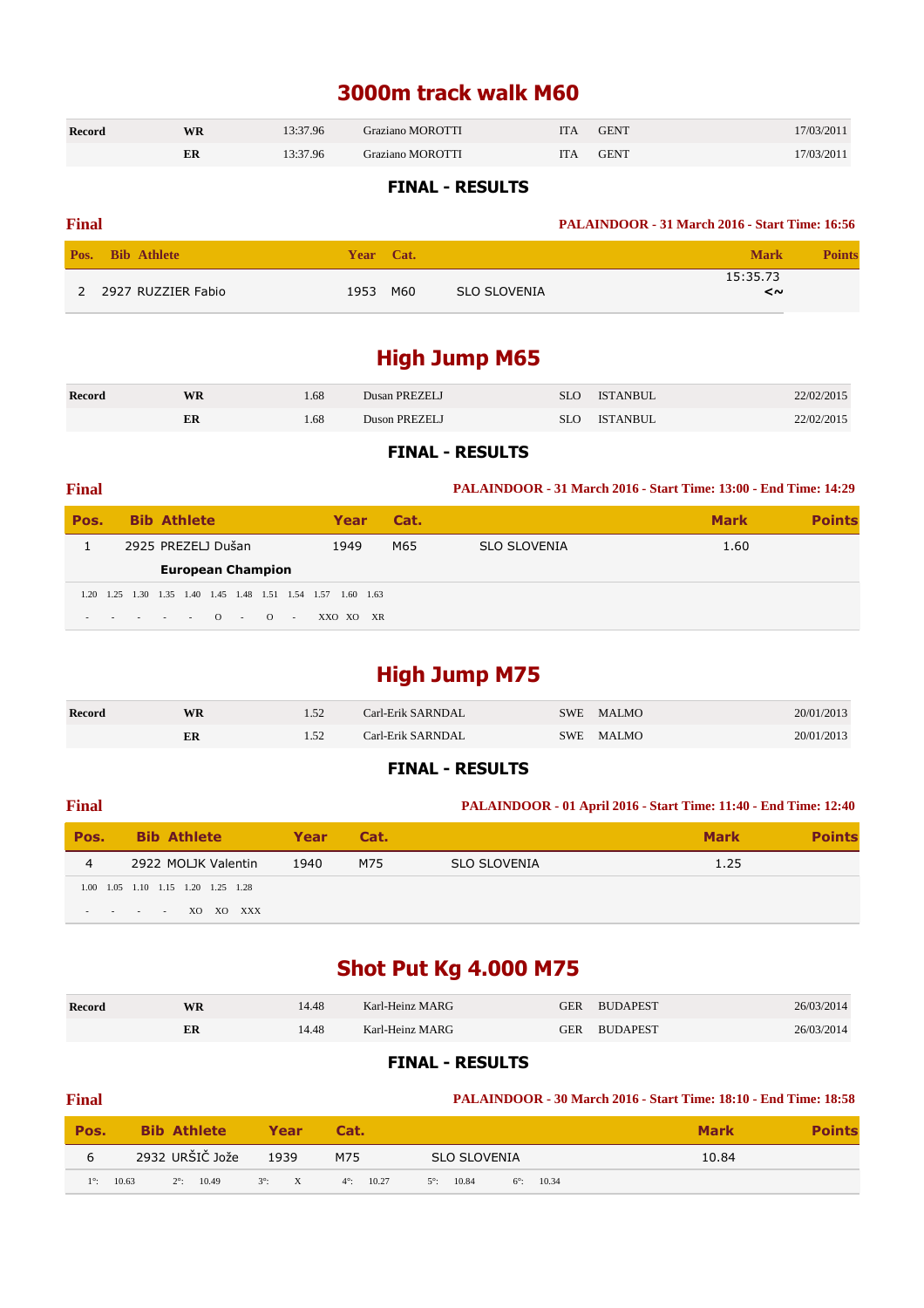### **60 Hs H (12.00 / 0.686 / 7.00) M80**

| Record | <b>WR</b> | 10.86 | Tony BOWMAN | GBR LONDON | 12/03/2016 |
|--------|-----------|-------|-------------|------------|------------|
|        | ER        | 10.86 | Tony BOWMAN | GBR LONDON | 12/03/2016 |

#### **FINAL - RESULTS**

| <b>Final</b> |   |                              |           | PALAINDOOR - 02 April 2016 - Start Time: 12:38 |             |               |
|--------------|---|------------------------------|-----------|------------------------------------------------|-------------|---------------|
|              |   | <b>Pos. Lane Bib Athlete</b> | Year Cat. |                                                | <b>Mark</b> | <b>Points</b> |
|              | 4 | 2930 SLUGA Marko             | 1935 M80  | SLO SLOVENIA                                   | 14.73       |               |

### **High Jump M80**

| <b>Record</b> | <b>WR</b> | 1.35 | Samuel KORPI | <b>FIN</b> | <b>IYVASKYLA</b> | 20/03/2010 |
|---------------|-----------|------|--------------|------------|------------------|------------|
|               | ER        | 1.35 | Samuli KORPI | FIN        | <b>JYVASKYLA</b> | 20/03/2010 |

#### **FINAL - RESULTS**

| <b>Final</b> |                                                        |            |      |                     | <b>PALAINDOOR - 01 April 2016 - Start Time: 10:44 - End Time: 12:23</b> |               |
|--------------|--------------------------------------------------------|------------|------|---------------------|-------------------------------------------------------------------------|---------------|
| Pos.         | <b>Bib Athlete</b>                                     | Year       | Cat. |                     | <b>Mark</b>                                                             | <b>Points</b> |
| 4            | 2930 SLUGA Marko                                       | 1935       | M80  | <b>SLO SLOVENIA</b> | 1.12                                                                    |               |
|              | 0.90 0.95 1.00 1.03 1.06 1.09 1.12 1.15                |            |      |                     |                                                                         |               |
|              | $\Omega$<br>$\Omega$<br>and the state of the<br>$\sim$ | <b>XXX</b> |      |                     |                                                                         |               |

| <b>Shot Put Kg 3.000 M80</b> |                              |       |              |                                                                  |                  |             |               |  |
|------------------------------|------------------------------|-------|--------------|------------------------------------------------------------------|------------------|-------------|---------------|--|
| <b>Record</b>                | <b>WR</b>                    | 13.68 | Leo SAARINEN | <b>FIN</b>                                                       | <b>JYVASKYLA</b> |             | 20/03/2010    |  |
|                              | ER                           | 13.68 | Leo SAARINEN | <b>FIN</b>                                                       | <b>JYVASKYLA</b> |             | 20/03/2010    |  |
| <b>FINAL - RESULTS</b>       |                              |       |              |                                                                  |                  |             |               |  |
| <b>Final</b>                 |                              |       |              | PALAINDOOR - 31 March 2016 - Start Time: 09:30 - End Time: 10:38 |                  |             |               |  |
| Pos.                         | <b>Athlete</b><br><b>Bib</b> | Year  | Cat.         |                                                                  |                  | <b>Mark</b> | <b>Points</b> |  |

|             |       | _____               | _______              | _____               |                                              |       |
|-------------|-------|---------------------|----------------------|---------------------|----------------------------------------------|-------|
| ◡           |       | 2930 SLUGA Marko    | 1935                 | M80                 | <b>SLO SLOVENIA</b>                          | 10.48 |
| $1^{\circ}$ | 10.48 | $2^{\circ}$ : 10.27 | 10.18<br>$3^\circ$ : | $4^{\circ}$ : 10.40 | $5^\circ$ :<br>$6^\circ$<br>$\sim$<br>$\sim$ |       |

### **60 Hs H (13.72 / 1.00 / 9.14) PENTATHLON M40**

| <b>Record</b> | WR | 7.85 | Vincent CLARICO | <b>FRA</b> | <b>LINZ</b> | 19/03/2006 |
|---------------|----|------|-----------------|------------|-------------|------------|
|               | ER | 7.85 | Vincent CLARICO | <b>FRA</b> | LINZ        | 19/03/2006 |

#### **SERIES - RESULTS**

### **Serie 4 PALAINDOOR - 30 March 2016 - Start Time: 09:24 Pos. Lane Bib Athlete Year Cat. Mark Points** 7 2929 ŠKODNIK Jože 1976 M40 SLO SLOVENIA DNF **SUMMARY PALAINDOOR Pos. Lane Bib Athlete Year Cat. Mark Points** 7 2929 ŠKODNIK Jože 1976 M40 SLO SLOVENIA DNF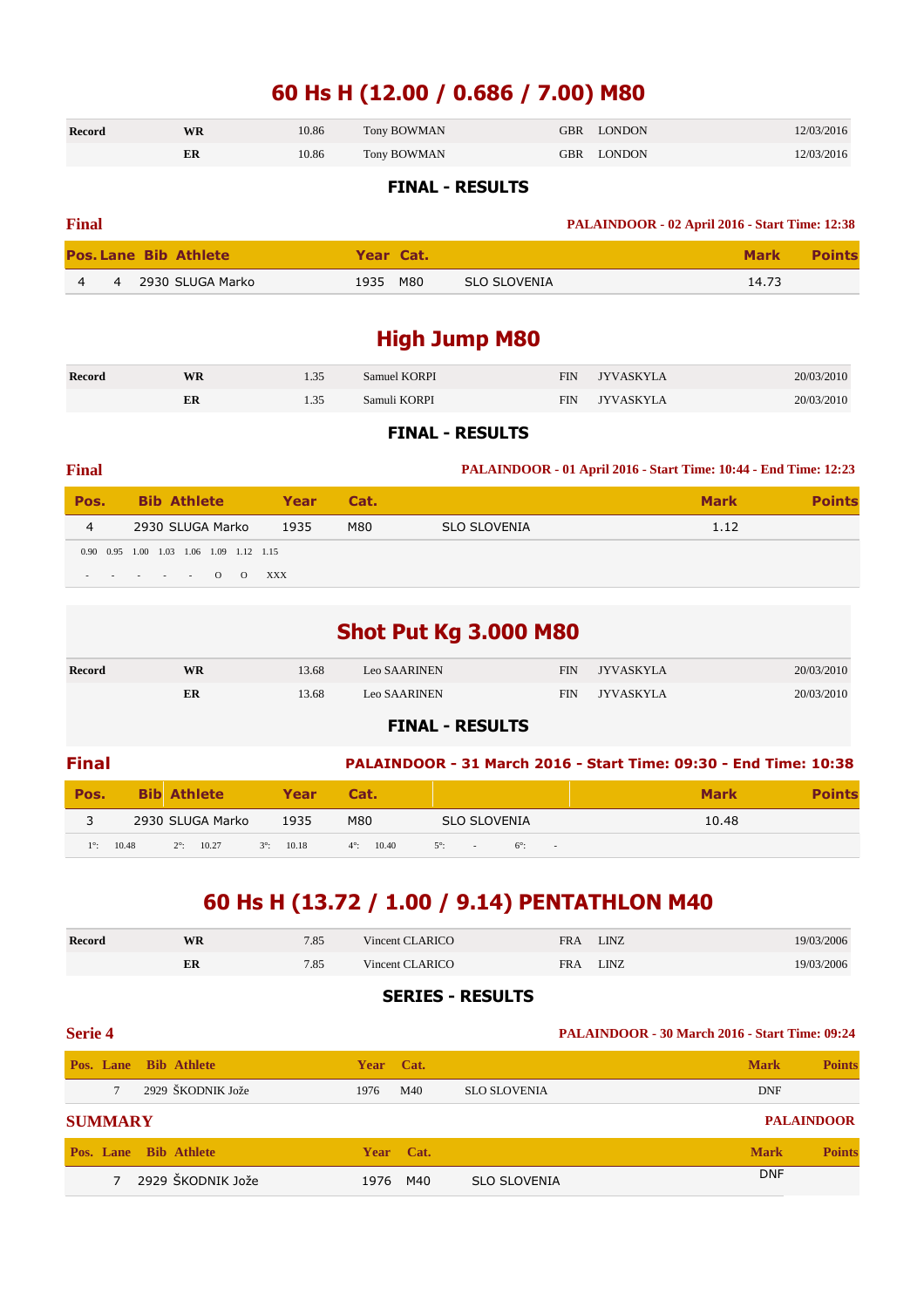### **Long Jump PENTATHLON M40**

| <b>Record</b> | WR | 7.59 | Mattias SUNNEBORN  | SWE STOCKHOLM | 03/02/2013 |
|---------------|----|------|--------------------|---------------|------------|
|               | ER | 7.59 | Mattias SUNNENBORN | SWE STOCKHOLM | 03/02/2013 |

#### **FINAL - RESULTS**

| <b>Final</b> |      |                    |           |             |     |                     | PALAINDOOR - 30 March 2016 - Start Time: 13:12 - End Time: 14:04 |     |
|--------------|------|--------------------|-----------|-------------|-----|---------------------|------------------------------------------------------------------|-----|
| Pos.         |      | <b>Bib Athlete</b> |           | <b>Year</b> |     |                     | <b>Mark</b>                                                      |     |
| 18           |      | 2929 ŠKODNIK Jože  |           | 1976        | M40 | <b>SLO SLOVENIA</b> | 3.88                                                             | 242 |
| $1^\circ$    | 3.88 | $2^{\circ}$ :      | $3^\circ$ |             |     |                     |                                                                  |     |

### **Shot Put Kg 7.260 PENTATHLON M40**

| Record | WR | 20.07 | Brian OLDFIELD | <b>USA</b> | <b>USA</b>    | 7/01/1986  |
|--------|----|-------|----------------|------------|---------------|------------|
|        | ER | 19.48 | Ivan IVANCIC   | SRB        | SINDEL FINGEN | 02/03/1980 |

#### **FINAL - RESULTS**

| <b>Final</b>            |      |                    |             |      |      | <b>PALAINDOOR - 30 March 2016 - Start Time: 16:15 - End Time: 16:58</b> |             |               |
|-------------------------|------|--------------------|-------------|------|------|-------------------------------------------------------------------------|-------------|---------------|
| Pos.                    |      | <b>Bib Athlete</b> |             | Year | Cat. |                                                                         | <b>Mark</b> | <b>Points</b> |
| 18                      |      | 2929 ŠKODNIK Jože  |             | 1976 | M40  | <b>SLO SLOVENIA</b>                                                     | 6.97        | 352           |
| $\setminus 1^{\circ}$ : | 6.49 | $2^{\circ}$ : 5.92 | $3^\circ$ : | 6.97 |      |                                                                         |             |               |

|  | <b>High Jump PENTATHLON M40</b> |
|--|---------------------------------|
|--|---------------------------------|

|               |    |      | <b>FINAL - RESULTS</b> |            |                         |            |
|---------------|----|------|------------------------|------------|-------------------------|------------|
|               | ER | 2.10 | Dalton GRANT           | <b>GBR</b> | BANSKA BYSTRICA         | 05/02/2008 |
| <b>Record</b> | WR | 2.10 | D.STONES/D.GRANT       |            | COLUMBIA/BANSKA BYSTRIA | 25/03/1994 |

| <b>Final</b>                                                                                                  |  |                    |                   |      |      |      |  |                                         |  |                                   |        |     |             |      | PALAINDOOR - 30 March 2016 - Start Time: 16:30 - End Time: 22:55 |
|---------------------------------------------------------------------------------------------------------------|--|--------------------|-------------------|------|------|------|--|-----------------------------------------|--|-----------------------------------|--------|-----|-------------|------|------------------------------------------------------------------|
| Pos.                                                                                                          |  | <b>Bib Athlete</b> |                   |      | Year | Cat. |  |                                         |  |                                   |        |     | <b>Mark</b> |      | Points                                                           |
| 17                                                                                                            |  |                    | 2929 ŠKODNIK Jože | 1976 |      | M40  |  | <b>SLO SLOVENIA</b>                     |  |                                   |        |     |             | 1.36 | 331                                                              |
| 0.79 0.82 0.85 0.88 0.91 0.94 0.97 1.00 1.03 1.06 1.09 1.12 1.15 1.18 1.21 1.24 1.27 1.30 1.33 1.36 1.39 1.42 |  |                    |                   |      |      |      |  |                                         |  |                                   |        |     |             |      |                                                                  |
|                                                                                                               |  |                    |                   |      |      |      |  | the second control of the second second |  | <b>Contract Contract Contract</b> | $XO -$ | XXX |             |      |                                                                  |

### **1000 m. PENTATHLON M40**

#### **FINAL - RESULTS**

| <b>Final</b> |                                                            |          |           | <b>PALAINDOOR - 30 March 2016 - Start Time: 23:10</b> |         |               |
|--------------|------------------------------------------------------------|----------|-----------|-------------------------------------------------------|---------|---------------|
|              | <b>Pos. Bib Athlete</b>                                    |          | Year Cat. |                                                       | Mark    | <b>Points</b> |
|              | 2929 ŠKODNIK Jože                                          | 1976 M40 |           | SLO SLOVENIA                                          | 2:54.52 | 803           |
|              | $T_{\text{subcomod}}$ distance 400. 1.07.0 ms, 000. 3.31.3 |          |           |                                                       |         |               |

**Intermediate:** m. 400: 1.07.8 - m. 800: 2.21.3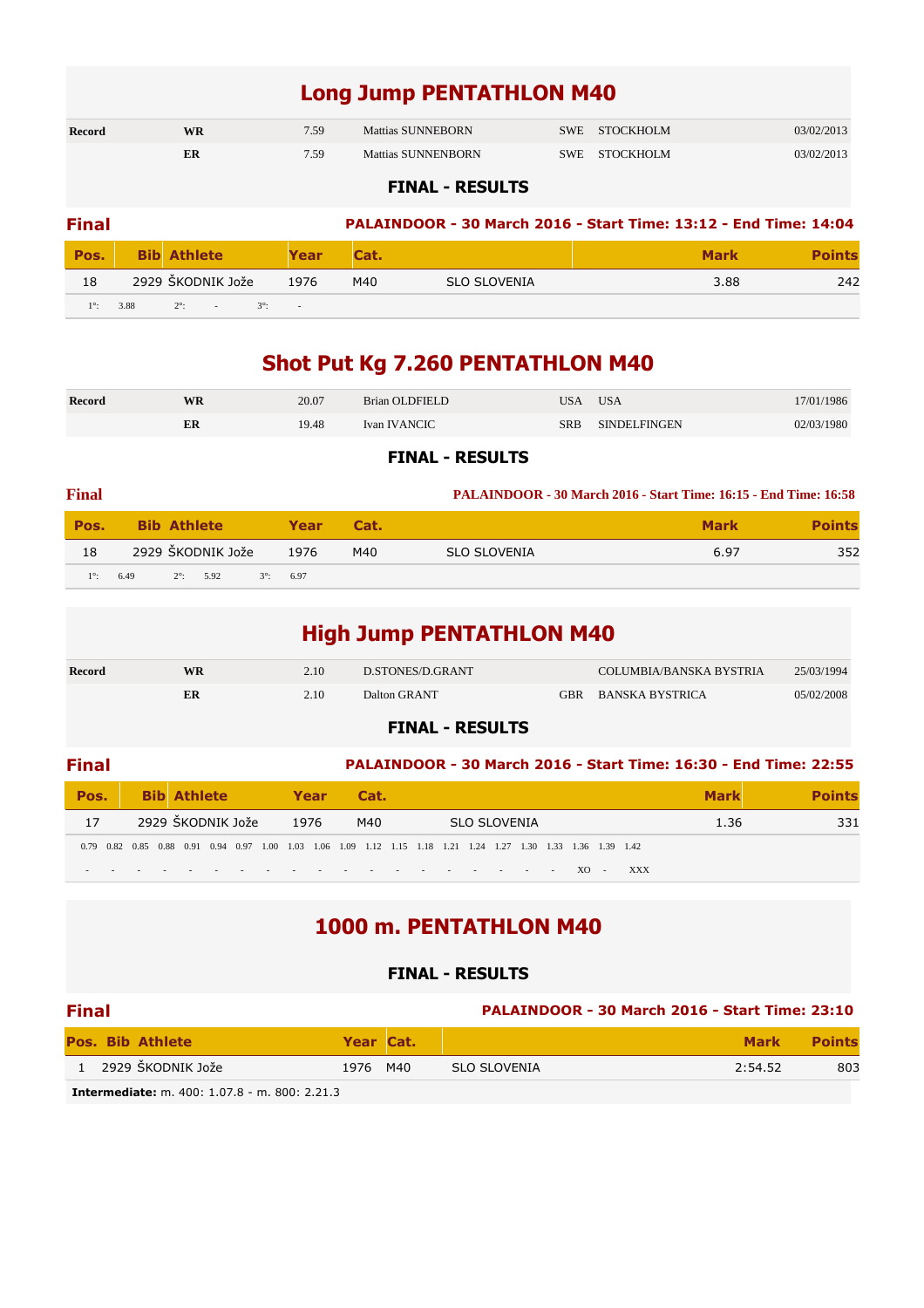### **PENTATHLON M40**

| Record       | <b>WR</b>          | 4387  | Mattias SUNNEBORN |                     | <b>SWE</b> | <b>SAN SEBASTIAN</b> | 22/03/2013        |
|--------------|--------------------|-------|-------------------|---------------------|------------|----------------------|-------------------|
|              | ER                 | 4387  | Mattias SUNNEBORN |                     | <b>SWE</b> | <b>SAN SEBASTIAN</b> | 22/03/2013        |
| <b>Final</b> |                    |       |                   |                     |            |                      | <b>PALAINDOOR</b> |
|              |                    |       |                   |                     |            |                      |                   |
| Pos.         | <b>Bib Athlete</b> | Year  | Cat.              |                     |            | <b>Points</b>        |                   |
| 14           | 2929 ŠKODNIK Jože  | 1976  | M40               | <b>SLO SLOVENIA</b> |            | 1728                 | <b>Points</b>     |
|              | 60 Hs H 100        | Lungo | Peso Kg 7.260     | Alto                |            | $1000$ m.            |                   |

### **60 Hs H (12.00 / 0.686 / 7.00) PENTATHLON M80**

| <b>Record</b> | WR | 10.86 | Tony BOWMAN | GBR LONDON | 12/03/2016 |
|---------------|----|-------|-------------|------------|------------|
|               | ER | 10.86 | Tony BOWMAN | GBR LONDON | 12/03/2016 |

#### **FINAL - RESULTS**

| <b>Final</b> |                |                              |           |                     | <b>PALAINDOOR - 30 March 2016 - Start Time: 07:51</b> |               |
|--------------|----------------|------------------------------|-----------|---------------------|-------------------------------------------------------|---------------|
|              |                | <b>Pos. Lane Bib Athlete</b> | Year Cat. |                     | <b>Mark</b>                                           | <b>Points</b> |
|              | $\overline{4}$ | 2930 SLUGA Marko             | 1935 M80  | <b>SLO SLOVENIA</b> | 14.97                                                 | 500           |

### **Long Jump PENTATHLON M80**

| <b>Record</b> | WR | 4.09 | Robert HEWITT | USA        | <b>BOSTON</b> | 08/03/2014 |
|---------------|----|------|---------------|------------|---------------|------------|
|               | ER | 4.05 | Hans HOFFMAN  | <b>GER</b> | linz          | 15/03/2006 |

#### **FINAL - RESULTS**

| <b>Final</b> |                         |                    |      | <b>PALAINDOOR - 30 March 2016 - Start Time: 08:34 - End Time: 08:43</b> |             |               |
|--------------|-------------------------|--------------------|------|-------------------------------------------------------------------------|-------------|---------------|
| Pos.         | <b>Bib Athlete</b>      | Year               | Cat. |                                                                         | <b>Mark</b> | <b>Points</b> |
|              | 2930 SLUGA Marko        | 1935               | M80  | <b>SLO SLOVENIA</b>                                                     | 2.59        | 409           |
| $1^\circ$ :  | 2.32<br>$2^{\circ}$ : X | $3^{\circ}$ : 2.59 |      |                                                                         |             |               |

## **Shot Put Kg 3.000 PENTATHLON M80**

| Record | <b>WR</b> | 13.68 | Leo SAARINEN        | <b>FIN</b> | <b>JYVASKYLA</b> | 20/03/2010 |
|--------|-----------|-------|---------------------|------------|------------------|------------|
|        | ER        | 3.68  | <b>Leo SAARINEN</b> | FIN        | <b>JYVASKYLA</b> | 20/03/2010 |

| <b>Final</b> |                              |                     |      | <b>PALAINDOOR - 30 March 2016 - Start Time: 09:13 - End Time: 09:21</b> |             |               |
|--------------|------------------------------|---------------------|------|-------------------------------------------------------------------------|-------------|---------------|
| Pos.         | <b>Bib Athlete</b>           | Year                | Cat. |                                                                         | <b>Mark</b> | <b>Points</b> |
|              | 2930 SLUGA Marko             | 1935                | M80  | <b>SLO SLOVENIA</b>                                                     | 11.36       | 920           |
| $1^\circ$    | 10.18<br>$2^{\circ}$ : 10.65 | $3^{\circ}$ : 11.36 |      |                                                                         |             |               |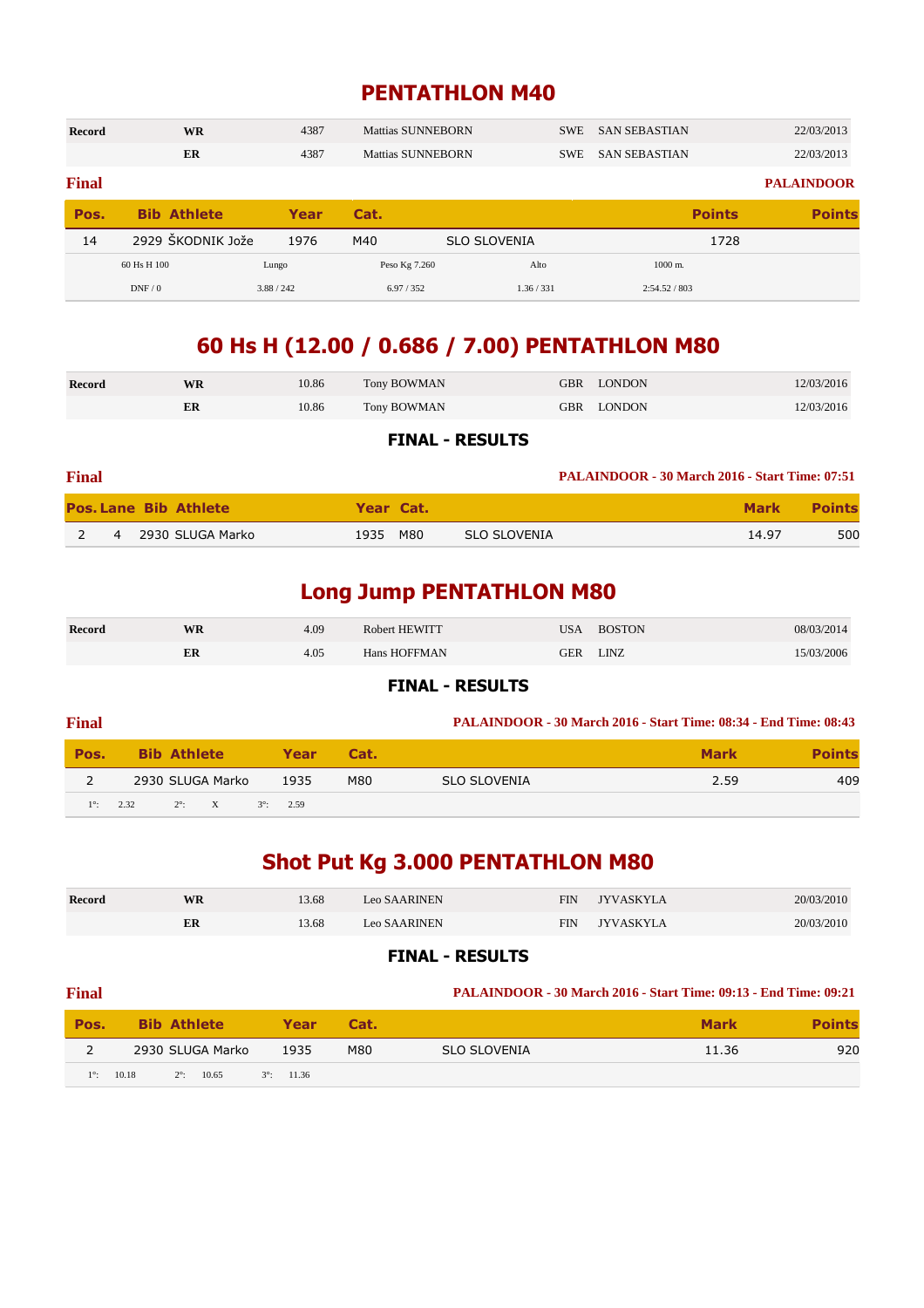### **High Jump PENTATHLON M80**

| <b>Record</b> | <b>WR</b> | 1.OJ         | Samuel KORPI | FIN | <b>TYVASKYLA</b> | 20/03/2010 |
|---------------|-----------|--------------|--------------|-----|------------------|------------|
|               | ĿЛ        | . . <i>.</i> | Samuli KORPI | FIN | <b>TYVASKYLA</b> | 20/03/2010 |

#### **FINAL - RESULTS**

### **Final PALAINDOOR - 30 March 2016 - Start Time: 11:07 - End Time: 12:01 Pos.** Bib Athlete Year Cat. Mark **Points** 2 2930 SLUGA Marko 1935 M80 SLO SLOVENIA 1.12 1.12 740 0.79 0.82 0.85 0.88 0.91 0.94 0.97 1.00 1.03 1.06 1.09 1.12 1.15 - - - - - - - - - XO - O XXX

### **1000 m. PENTATHLON M80**

#### **FINAL - RESULTS**

| <b>Final</b>                                         |           |                     | PALAINDOOR - 30 March 2016 - Start Time: 14:58 |               |
|------------------------------------------------------|-----------|---------------------|------------------------------------------------|---------------|
| <b>Pos. Bib Athlete</b>                              | Year Cat. |                     | <b>Mark</b>                                    | <b>Points</b> |
| 2930 SLUGA Marko                                     | 1935 M80  | <b>SLO SLOVENIA</b> | <b>DNF</b>                                     |               |
| <b>Intermediate:</b> m. 400: 1.58.4 - m. 800: 3.56.6 |           |                     |                                                |               |

#### **PENTATHLON M80**

| Record       | ER                 | 3829     | <b>Bruno SOBRERO</b> | <b>ITA</b>          | <b>BORDEAUX</b> | 10/03/2001        |
|--------------|--------------------|----------|----------------------|---------------------|-----------------|-------------------|
| <b>Final</b> |                    |          |                      |                     |                 | <b>PALAINDOOR</b> |
| Pos.         | <b>Bib Athlete</b> | Year     | Cat.                 |                     | <b>Points</b>   | <b>Points</b>     |
| 2            | 2930 SLUGA Marko   | 1935     | M80                  | <b>SLO SLOVENIA</b> | 2569            |                   |
|              | 60 Hs H 68.6-7.00  | Lungo    | Peso Kg 3.000        | Alto                | $1000$ m.       |                   |
|              | 14.97 / 500        | 2.59/409 | 11.36 / 920          | 1.12/740            | DNF/0           |                   |

### **60 Hs H (12.00 / 0.762 / 8.00) W45**

| <b>Record</b> | WR | 8.79 | <b>Christine MULLER</b> | SUI | <b>SINDELFINGEN</b> | 13/03/2004 |
|---------------|----|------|-------------------------|-----|---------------------|------------|
|               | ER | 8.79 | <b>Christine MULLER</b> | SUI | SINDEL FINGEN       | 13/03/2004 |

#### **FINAL - RESULTS**

#### **Final PALAINDOOR - 02 April 2016 - Start Time: 14:05**

|  | <b>Pos. Lane Bib Athlete</b>   |          | Year Cat. |              | <b>Mark</b> | <b>Points</b> |
|--|--------------------------------|----------|-----------|--------------|-------------|---------------|
|  | 4     2917 ČALASAN GRAJŽL Desa | 1970 W45 |           | SLO SLOVENIA | 9.56        |               |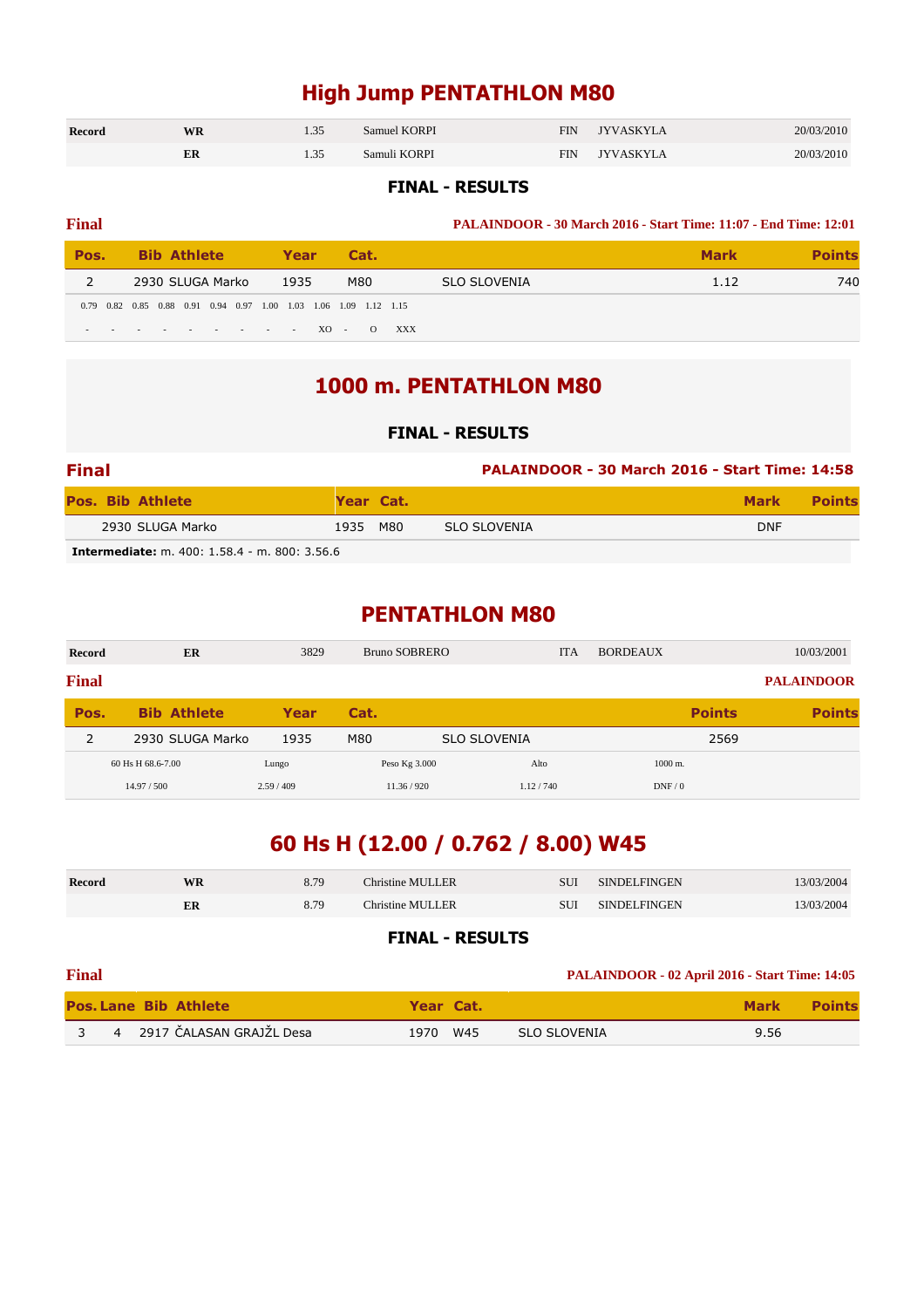### **High Jump W45**

| <b>Record</b> | WR | 4.65 | Dinah HEYMANS    | <b>RSA</b> | <b>IYVASKYLA</b>              | 07/04/2012 |
|---------------|----|------|------------------|------------|-------------------------------|------------|
|               | ER | . 63 | W.LAING/U.JULIEN |            | <b>CLERMONT F./DUSSELDORF</b> | 17/03/2008 |

#### **FINAL - RESULTS**

| <b>Final</b> |      |                          |      |      |          |                          |          |                     |          |            |      |                     | PALAINDOOR - 01 April 2016 - Start Time: 16:38 - End Time: 18:30 |               |
|--------------|------|--------------------------|------|------|----------|--------------------------|----------|---------------------|----------|------------|------|---------------------|------------------------------------------------------------------|---------------|
| Pos.         |      | <b>Bib Athlete</b>       |      |      |          |                          |          |                     |          | Year       | Cat. |                     | <b>Mark</b>                                                      | <b>Points</b> |
|              |      | 2917 ČALASAN GRAJŽL Desa |      |      |          |                          |          |                     |          | 1970       | W45  | <b>SLO SLOVENIA</b> | 1.57                                                             |               |
|              |      |                          |      |      |          | <b>European Champion</b> |          |                     |          |            |      |                     |                                                                  |               |
| 1.20         | 1.25 | 1.30                     | 1.35 | 1.40 | 1.45     | 1.48                     |          | 1.51 1.54 1.57 1.60 |          |            |      |                     |                                                                  |               |
|              |      |                          |      |      | $\Omega$ | $\Omega$                 | $\Omega$ | XO.                 | $\Omega$ | <b>XXX</b> |      |                     |                                                                  |               |

### **60 Hs H (12.00 / 0.762 / 8.00) PENTATHLON W45**

| Record | WR | 8.79 | Christine MULLER | SUI | SINDEL FINGEN | 13/03/2004 |
|--------|----|------|------------------|-----|---------------|------------|
|        | ER | 8.79 | Christine MULLER | SUI | SINDEL FINGEN | 13/03/2004 |
|        |    |      |                  |     |               |            |

#### **SERIES - RESULTS**

| <b>Serie 1</b> |                |                              |           | <b>PALAINDOOR - 29 March 2016 - Start Time: 08:26</b> |                     |             |                   |
|----------------|----------------|------------------------------|-----------|-------------------------------------------------------|---------------------|-------------|-------------------|
|                | Pos. Lane      | <b>Bib Athlete</b>           | Year Cat. |                                                       |                     | <b>Mark</b> | <b>Points</b>     |
|                | 6              | 2917 ČALASAN GRAJŽL Desa     | 1970      | W45                                                   | <b>SLO SLOVENIA</b> | 9.59        | 995               |
|                | <b>SUMMARY</b> |                              |           |                                                       |                     |             | <b>PALAINDOOR</b> |
|                |                | <b>Pos. Lane Bib Athlete</b> | Year Cat. |                                                       |                     | <b>Mark</b> | <b>Points</b>     |
|                | 6              | 2917 ČALASAN GRAJŽL Desa     | 1970      | W45                                                   | <b>SLO SLOVENIA</b> | 9.59        | 995               |

### **Long Jump PENTATHLON W45**

| <b>Record</b> | WR | 5.75 | Phil RASCHKER | <b>USA</b> | <b>CHICAGO</b> | 05/03/1994 |
|---------------|----|------|---------------|------------|----------------|------------|
|               | ER | 5.67 | Petra BAJEAT  | <b>FRA</b> | <b>SAUMUR</b>  | 15/01/2012 |

#### **FINAL - RESULTS**

| <b>Final</b> |                                                    |             |      | <b>PALAINDOOR - 29 March 2016 - Start Time: 15:53 - End Time: 16:24</b> |             |               |
|--------------|----------------------------------------------------|-------------|------|-------------------------------------------------------------------------|-------------|---------------|
| Pos.         | <b>Bib Athlete</b>                                 | <b>Year</b> | Cat. |                                                                         | <b>Mark</b> | <b>Points</b> |
|              | 2917 ČALASAN GRAJŽL Desa                           | 1970        | W45  | SLO SLOVENIA                                                            | 4.88        | 771           |
| $1^\circ$ :  | 4.83<br>4.88<br>3.70<br>$2^\circ$ :<br>$3^\circ$ : |             |      |                                                                         |             |               |

### **Shot Put Kg 4.000 PENTATHLON W45**

| <b>Record</b> | WR | 16.49 | Zdenka SILHAVA | CZE  | <b>PRAHA</b> | 3/02/2000  |
|---------------|----|-------|----------------|------|--------------|------------|
|               | ER | 16.49 | Zdenka SILHAVA | CZE. | <b>PRAHA</b> | 13/02/2000 |

| <b>Final</b> |                                                 |      |      | <b>PALAINDOOR - 29 March 2016 - Start Time: 14:35 - End Time: 15:00</b> |             |               |
|--------------|-------------------------------------------------|------|------|-------------------------------------------------------------------------|-------------|---------------|
| Pos.         | <b>Bib Athlete</b>                              | Year | Cat. |                                                                         | <b>Mark</b> | <b>Points</b> |
|              | 2917 ČALASAN GRAJŽL Desa                        | 1970 | W45  | <b>SLO SLOVENIA</b>                                                     | 9.80        | 641           |
| $1^\circ$    | 9.80<br>$3^\circ$ : 9.70<br>8.69<br>$2^\circ$ : |      |      |                                                                         |             |               |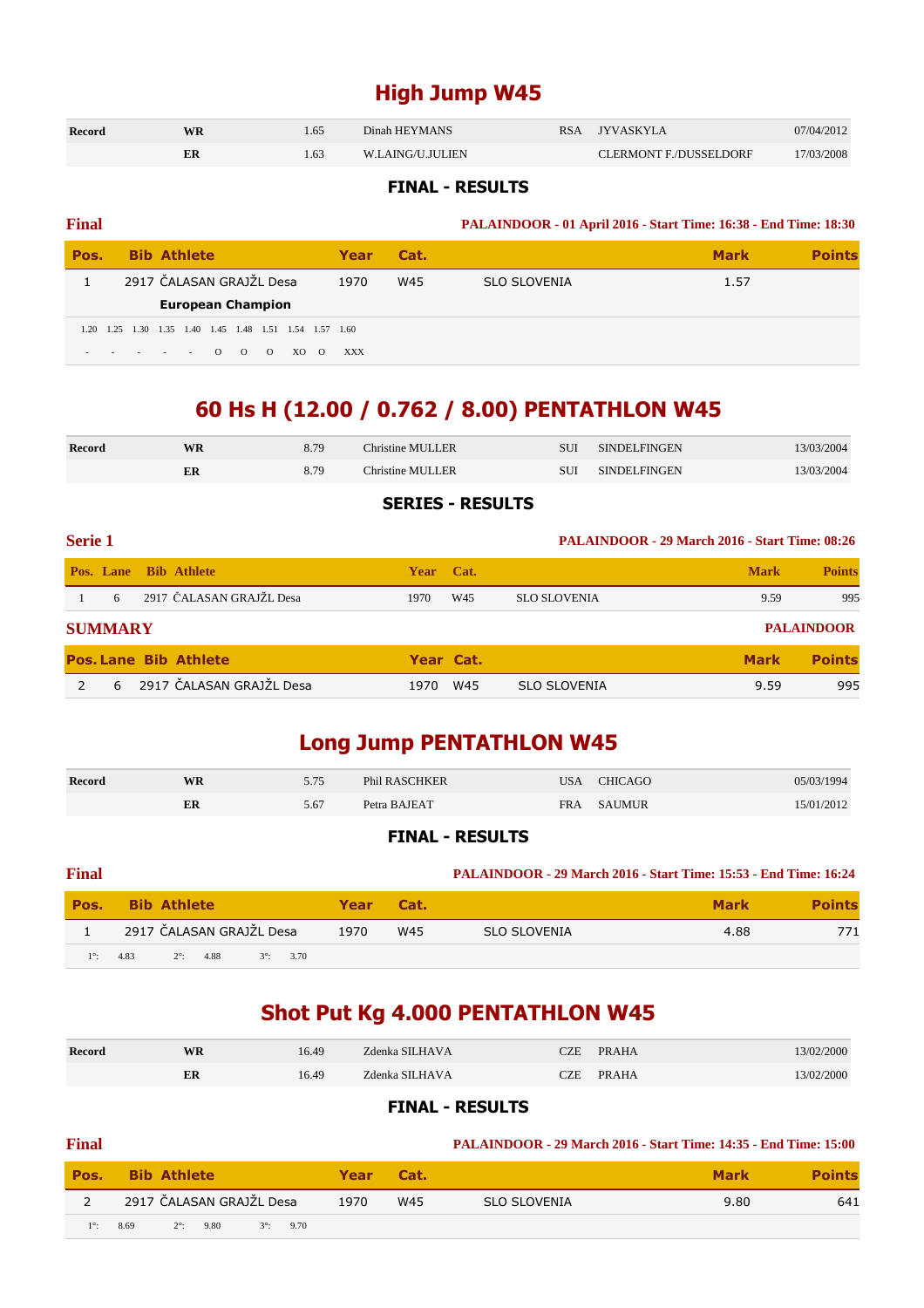### **High Jump PENTATHLON W45**

| Record | WR | . 65 | Dinah HEYMANS    | RSA JYVASKYLA                 | 07/04/2012 |
|--------|----|------|------------------|-------------------------------|------------|
|        | ER |      | W.LAING/U.JULIEN | <b>CLERMONT F./DUSSELDORF</b> | 17/03/2008 |

#### **FINAL - RESULTS**

| <b>Final</b> |                          |              | <b>PALAINDOOR - 29 March 2016 - Start Time: 12:30 - End Time: 13:40</b>                                                                |                    |               |
|--------------|--------------------------|--------------|----------------------------------------------------------------------------------------------------------------------------------------|--------------------|---------------|
| Pos.         | <b>Bib Athlete</b>       | Cat.<br>Year |                                                                                                                                        | <b>Mark</b>        | <b>Points</b> |
|              | 2917 ČALASAN GRAJŽL Desa | 1970<br>W45  | <b>SLO SLOVENIA</b>                                                                                                                    | 1.54               | 953           |
|              |                          |              | 0.79 0.82 0.85 0.88 0.91 0.94 0.97 1.00 1.03 1.06 1.09 1.12 1.15 1.18 1.21 1.24 1.27 1.30 1.33 1.36 1.39 1.42 1.45 1.48 1.51 1.54 1.57 |                    |               |
|              |                          |              | $\Omega$<br>$\circ$<br>the contract of the contract of the contract of the contract of the contract of the contract of the contract of | XXX<br>XO O<br>XO. |               |

### **800 m. PENTATHLON W45**

| <b>Record</b>          | <b>WR</b> | 2:14.38 | Alisa HARVEY        | USA  | ANNAPOLIS | 10/02/2011 |  |  |  |
|------------------------|-----------|---------|---------------------|------|-----------|------------|--|--|--|
|                        | ER        | 2:16.30 | Zofia WIECIOPKOWSKA | POL. | NEW YOURK | 14/02/2008 |  |  |  |
| <b>FINAL - RESULTS</b> |           |         |                     |      |           |            |  |  |  |

| <b>Final</b> |  |                                     |           |  | <b>PALAINDOOR - 29 March 2016 - Start Time: 17:12</b> |             |               |  |  |  |
|--------------|--|-------------------------------------|-----------|--|-------------------------------------------------------|-------------|---------------|--|--|--|
|              |  | <b>Pos. Lane Bib Athlete</b>        | Year Cat. |  |                                                       | <b>Mark</b> | <b>Points</b> |  |  |  |
|              |  | 6 1I 2917 ČALASAN GRAJŽL Desa       | 1970 W45  |  | SLO SLOVENIA                                          | 3:00.96     | 516           |  |  |  |
|              |  | <b>Intermediate:</b> m. 400: 1.21.8 |           |  |                                                       |             |               |  |  |  |

### **PENTATHLON W45**

| Record       | <b>WR</b>                | 4588       |            | Barbara GAHLING | <b>GER</b>          | <b>GENT</b>   |               | 17/03/2011        |
|--------------|--------------------------|------------|------------|-----------------|---------------------|---------------|---------------|-------------------|
|              | ER                       | 4588       |            | Barbara GAHLING | <b>GER</b>          | <b>GENT</b>   |               | 17/03/2011        |
| <b>Final</b> |                          |            |            |                 |                     |               |               | <b>PALAINDOOR</b> |
| Pos.         | <b>Bib Athlete</b>       |            | Year       | Cat.            |                     |               | <b>Points</b> | <b>Points</b>     |
|              | 2917 ČALASAN GRAJŽL Desa |            | 1970       | W45             | <b>SLO SLOVENIA</b> |               | 3876          |                   |
|              | 60 Hs H 76-8.00 MF       | Lungo      |            | Peso Kg 4.000   | Alto                | $800$ m.      |               |                   |
|              | 9.59/995                 | 4.88 / 771 | 9.80 / 641 |                 | 1.54/953            | 3:00.96 / 516 |               |                   |

### **200 m. W55**

| Record | WR | 26.13 | Nicole ALEXIS | FRA | <b>TORUN</b> | 27/03/2015 |
|--------|----|-------|---------------|-----|--------------|------------|
|        | ER | 26.13 | Nicole ALEXIS | FRA | <b>TORUN</b> | 27/03/2015 |

#### **HEATS - RESULTS**

| Heat 2         |                |                              |             |                 | <b>PALAINDOOR - 31 March 2016 - Start Time: 08:34</b> |                |                   |  |
|----------------|----------------|------------------------------|-------------|-----------------|-------------------------------------------------------|----------------|-------------------|--|
|                |                | <b>Pos. Lane Bib Athlete</b> | Year Cat.   |                 |                                                       | <b>Mark</b>    | <b>Points</b>     |  |
| $\overline{2}$ | 5.             | 2914 BLATNIK Zvonka          | 1961        | W <sub>55</sub> | <b>SLO SLOVENIA</b>                                   | 30.74 $\Omega$ |                   |  |
|                | <b>SUMMARY</b> |                              |             |                 |                                                       |                | <b>PALAINDOOR</b> |  |
|                |                | <b>Pos. Lane Bib Athlete</b> | <b>Year</b> | Cat.            |                                                       | <b>Mark</b>    | <b>Points</b>     |  |
|                | 5.             | 2914 BLATNIK Zvonka          | 1961        | W <sub>55</sub> | <b>SLO SLOVENIA</b>                                   | 30.74 $\Omega$ |                   |  |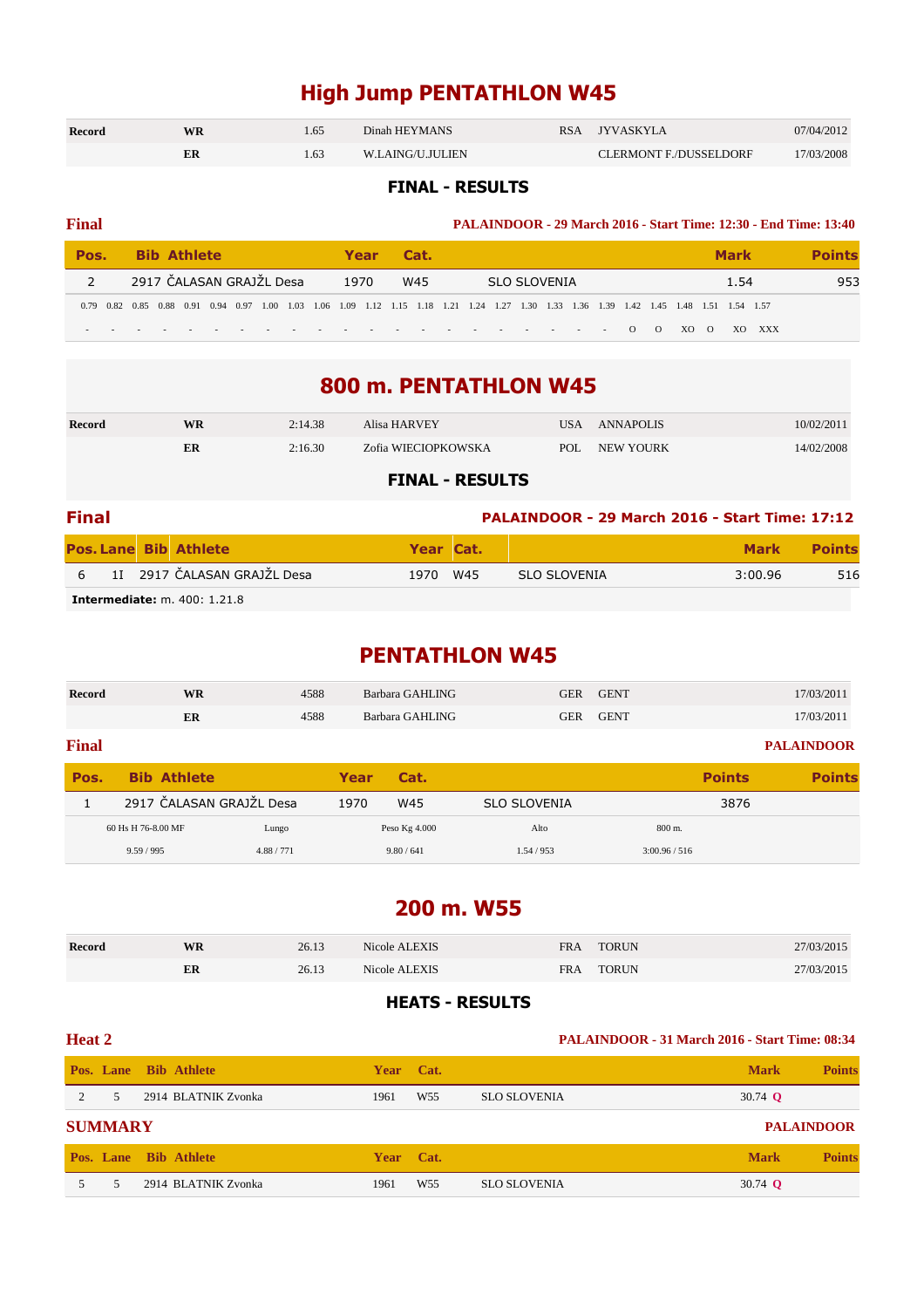#### **SEMI-FINALS - RESULTS**

|    | <b>Semi-final 2</b> |                     |             |                 | <b>PALAINDOOR - 31 March 2016 - Start Time: 18:14</b> |             |                   |  |
|----|---------------------|---------------------|-------------|-----------------|-------------------------------------------------------|-------------|-------------------|--|
|    | Pos. Lane           | <b>Bib</b> Athlete  | <b>Year</b> | Cat.            |                                                       | <b>Mark</b> | <b>Points</b>     |  |
| 3  | 4                   | 2914 BLATNIK Zvonka | 1961        | W <sub>55</sub> | <b>SLO SLOVENIA</b>                                   | 30.62 $q$   |                   |  |
|    | <b>SUMMARY</b>      |                     |             |                 |                                                       |             | <b>PALAINDOOR</b> |  |
|    | Pos. Lane           | <b>Bib</b> Athlete  | <b>Year</b> | Cat.            |                                                       | <b>Mark</b> | <b>Points</b>     |  |
| 5. | 4                   | 2914 BLATNIK Zvonka | 1961        | W <sub>55</sub> | <b>SLO SLOVENIA</b>                                   | 30.62 $q$   |                   |  |

#### **FINAL - RESULTS**

| <b>Final</b> |  |                              |           |  | PALAINDOOR - 01 April 2016 - Start Time: 16:59 |             |               |
|--------------|--|------------------------------|-----------|--|------------------------------------------------|-------------|---------------|
|              |  | <b>Pos. Lane Bib Athlete</b> | Year Cat. |  |                                                | <b>Mark</b> | <b>Points</b> |
|              |  | 2 2914 BLATNIK Zvonka        | 1961 W55  |  | SLO SLOVENIA                                   | 30.61       |               |

### **400 m. W55**

| Record | WR | 1:02.11 | Caroline POWELL | <b>GBR</b> | <b>LONDON</b> | 09/03/2013 |
|--------|----|---------|-----------------|------------|---------------|------------|
|        | ER | 1:02.11 | Caroline POWELL |            | GBR LONDON    | 09/03/2013 |
|        |    |         |                 |            |               |            |

#### **HEATS - RESULTS**

| <b>Heat 2</b> |                |                     |             |                 | PALAINDOOR - 02 April 2016 - Start Time: 11:23 |             |                   |
|---------------|----------------|---------------------|-------------|-----------------|------------------------------------------------|-------------|-------------------|
|               | Pos. Lane      | <b>Bib Athlete</b>  | <b>Year</b> | Cat.            |                                                | <b>Mark</b> | <b>Points</b>     |
| 2             | $\mathfrak{D}$ | 2914 BLATNIK Zvonka | 1961        | W <sub>55</sub> | <b>SLO SLOVENIA</b>                            | 1:10.10 $q$ |                   |
|               | <b>SUMMARY</b> |                     |             |                 |                                                |             | <b>PALAINDOOR</b> |
|               | Pos. Lane      | <b>Bib Athlete</b>  |             | Year Cat.       |                                                | <b>Mark</b> | <b>Points</b>     |
|               |                | 2914 BLATNIK Zvonka | 1961        | W <sub>55</sub> | <b>SLO SLOVENIA</b>                            | 1:10.10 $q$ |                   |

#### **FINAL - RESULTS**

| <b>Final</b> |                              |           |  | PALAINDOOR - 03 April 2016 - Start Time: 10:24 |         |        |
|--------------|------------------------------|-----------|--|------------------------------------------------|---------|--------|
|              | <b>Pos. Lane Bib Athlete</b> | Year Cat. |  |                                                | Mark    | Points |
|              | 4 2914 BLATNIK Zvonka        | 1961 W55  |  | SLO SLOVENIA                                   | 1:08.69 |        |

| <b>High Jump W60</b> |           |      |               |            |          |            |  |
|----------------------|-----------|------|---------------|------------|----------|------------|--|
| <b>Record</b>        | <b>WR</b> | 1.46 | Weia REINBOUD | NED.       | APELDORF | 04/03/2012 |  |
|                      | ER        | 1.46 | Weia REINBOUD | <b>NED</b> | APELDORN | 04/03/2012 |  |

| <b>Final</b> |                                                                                          |      |             |                     | PALAINDOOR - 02 April 2016 - Start Time: 08:00 - End Time: 08:40 |        |
|--------------|------------------------------------------------------------------------------------------|------|-------------|---------------------|------------------------------------------------------------------|--------|
| Pos.         | <b>Bib Athlete</b>                                                                       | Year | <b>Cat.</b> |                     | <b>Mark</b>                                                      | 'oints |
|              | 2926 PREZELJ Stanka                                                                      | 1952 | W60         | <b>SLO SLOVENIA</b> | 1.28                                                             |        |
|              | 1.00 1.05 1.10 1.15 1.20 1.25 1.28 1.31<br>$- - - 0 0 0$<br><b>XXX</b><br>$\overline{0}$ |      |             |                     |                                                                  |        |
|              |                                                                                          |      |             |                     |                                                                  |        |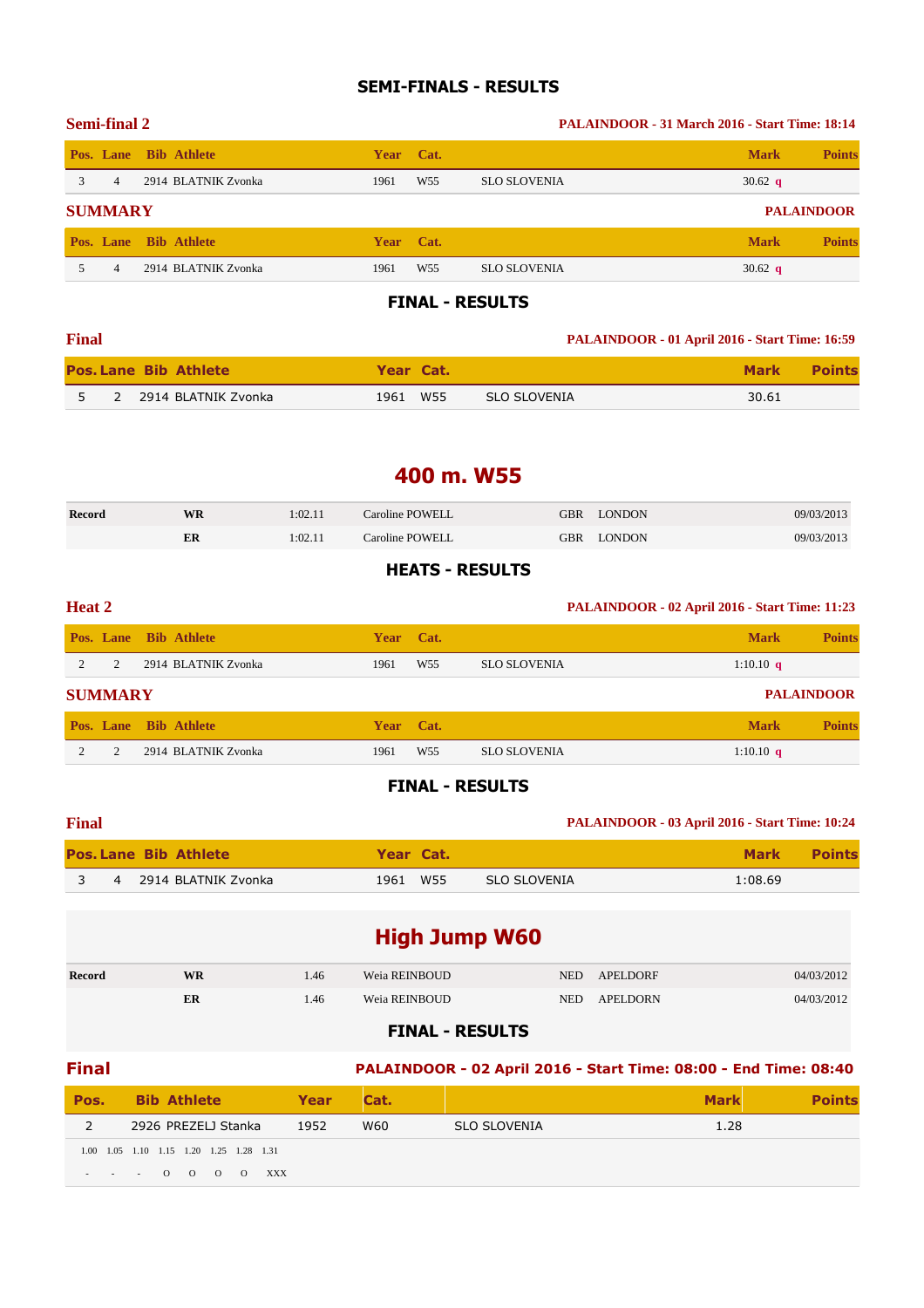### **High Jump W65**

| Record | WR<br>1.35 |      | Weia REINBOUD | <b>GENT</b><br>NED |             | 14/03/2015 |
|--------|------------|------|---------------|--------------------|-------------|------------|
|        | ER         | 1.35 | Weia REINBOUD | <b>NED</b>         | <b>GENT</b> | 13/03/2015 |

#### **FINAL - RESULTS**

| <b>Final</b> |                               |      |      | PALAINDOOR - 30 March 2016 - Start Time: 10:32 - End Time: 11:45 |             |       |  |  |  |
|--------------|-------------------------------|------|------|------------------------------------------------------------------|-------------|-------|--|--|--|
| Pos.         | <b>Bib Athlete</b>            | Year | Cat. |                                                                  | <b>Mark</b> | oints |  |  |  |
|              | 2916 ČAD Marjeta              | 1948 | W65  | <b>SLO SLOVENIA</b>                                              | 1.17        |       |  |  |  |
|              | 1.01 1.06 1.11 1.14 1.17 1.20 |      |      |                                                                  |             |       |  |  |  |
|              | XXO XO XXX<br>$\Omega$        |      |      |                                                                  |             |       |  |  |  |

### **Shot Put Kg 3.000 W65**

| Record | WR | 12.00 | <b>Tamara DANILOVA</b> | <b>RUS</b> | linz | 15/03/2006 |
|--------|----|-------|------------------------|------------|------|------------|
|        | ER | 12.00 | Tamara DANILOVA        | <b>RUS</b> | LINZ | 15/03/2006 |

#### **FINAL - RESULTS**

| <b>Final</b> |                         |                    |      |                     | <b>PALAINDOOR - 30 March 2016 - Start Time: 16:10 - End Time: 18:15</b> |               |
|--------------|-------------------------|--------------------|------|---------------------|-------------------------------------------------------------------------|---------------|
| Pos.         | <b>Bib Athlete</b>      | Year               | Cat. |                     | <b>Mark</b>                                                             | <b>Points</b> |
| 9            | 2916 ČAD Marjeta        | 1948               | W65  | <b>SLO SLOVENIA</b> | 8.33                                                                    |               |
| $1^\circ$ :  | 8.33<br>$2^{\circ}$ : X | $3^{\circ}$ : 8.29 |      |                     |                                                                         |               |

### **Weight Throw Kg 15.88 M45**

| <b>Record</b> | <b>WR</b> | 20.79 | Oleksandr DRYHOL |     | UKR LIGNANO    | 12/09/2011 |
|---------------|-----------|-------|------------------|-----|----------------|------------|
|               | ER        | 20.79 | Oleksandr DRYHOL | UKR | <b>LIGNANO</b> | 12/09/2011 |

#### **FINAL - RESULTS**

| <b>Final</b> |                    |                     |                     |                     |                     |                   | Throwing event Field - 30 March 2016 - Start Time: 08:00 - End Time: 09:00 |               |
|--------------|--------------------|---------------------|---------------------|---------------------|---------------------|-------------------|----------------------------------------------------------------------------|---------------|
| Pos.         | <b>Bib Athlete</b> |                     | <b>Example Year</b> | Cat.                |                     |                   | <b>Mark</b>                                                                | <b>Points</b> |
| 5            | 2924 PIRNAT Jože   |                     | 1970                | M45                 | <b>SLO SLOVENIA</b> |                   | 14.35                                                                      |               |
| $1^\circ$ :  | 13.23              | $2^{\circ}$ : 13.95 | $3^\circ$ : 12.96   | $4^{\circ}$ : 13.95 | $5^\circ$ : 14.07   | $6^\circ$ : 14.35 |                                                                            |               |

### **Javelin Throw Gr800 M45**

| Record | WR | 77.15 | Peter BLANK | GER | <b>REHLINGEN</b> | 28/05/2007 |
|--------|----|-------|-------------|-----|------------------|------------|
|        | ER | 77.15 | Peter BLANK | GER | <b>REHLINGEN</b> | 28/05/2007 |

| <b>Final</b>                 |   |                     |                     |      |                     |                   |                     |               | Throwing event Field - 31 March 2016 - Start Time: 16:42 - End Time: 17:41 |               |
|------------------------------|---|---------------------|---------------------|------|---------------------|-------------------|---------------------|---------------|----------------------------------------------------------------------------|---------------|
| Pos.                         |   | <b>Bib Athlete</b>  |                     | Year | Cat.                |                   |                     |               | <b>Mark</b>                                                                | <b>Points</b> |
|                              |   | 2931 TERŠEK Robert  |                     | 1970 | M45                 |                   | <b>SLO SLOVENIA</b> |               | 55.81                                                                      |               |
| $\setminus$ 1 <sup>o</sup> : | X | $2^{\circ}$ : 55.81 | $3^{\circ}$ : 53.11 |      | $4^{\circ}$ : 51.89 | $5^\circ$ : 52.66 |                     | $6^\circ$ : X |                                                                            |               |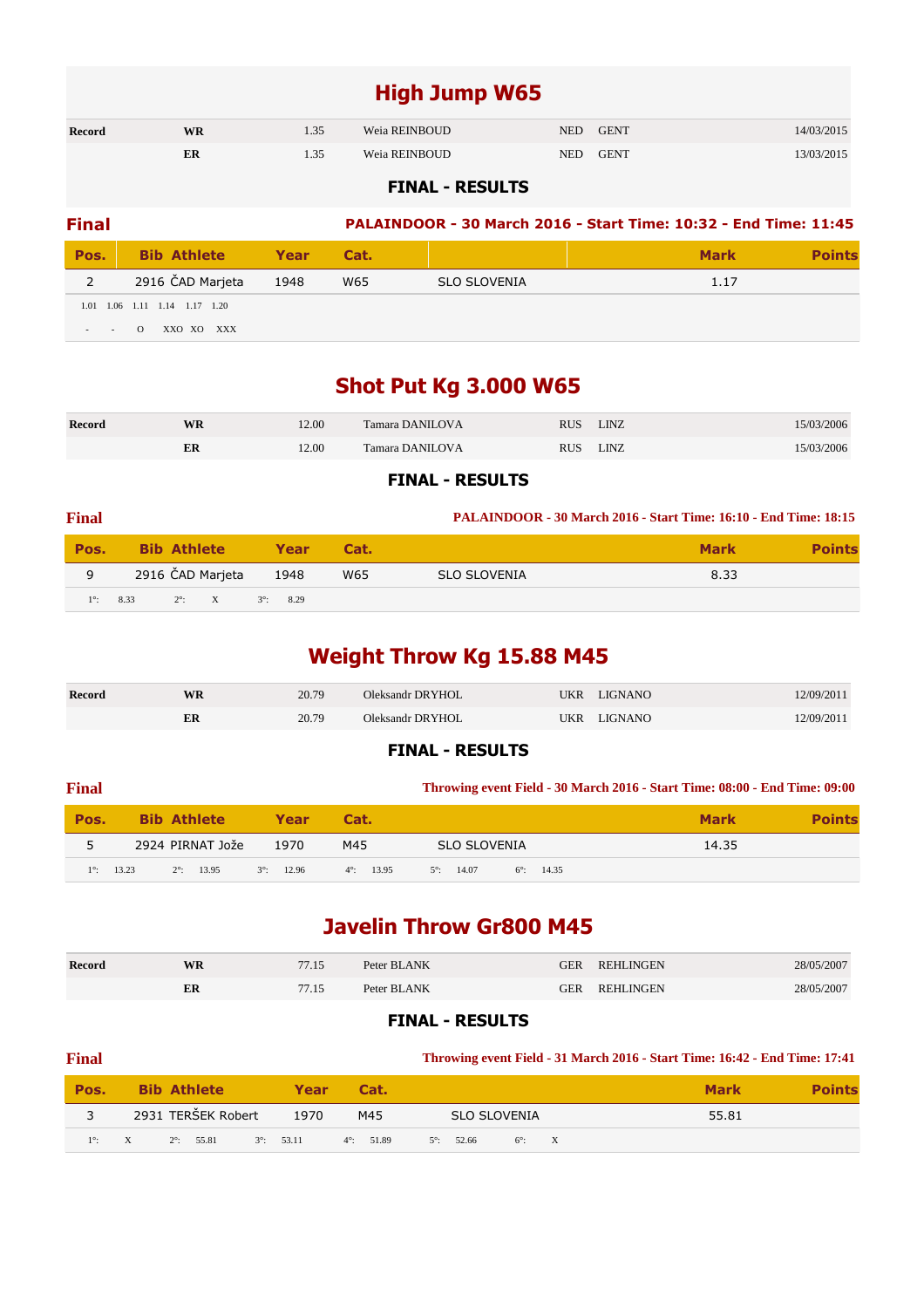### **5 km road walk M60**

#### **FINAL - RESULTS**

| <b>Final</b> |                         |           |                     | Corso Carlo Alberto - 02 April 2016 - Start Time: 11:02 |
|--------------|-------------------------|-----------|---------------------|---------------------------------------------------------|
|              | <b>Pos. Bib Athlete</b> | Year Cat. |                     | <b>Points</b><br><b>Mark</b>                            |
|              | 4 2927 RUZZIER Fabio    | 1953 M60  | <b>SLO SLOVENIA</b> | 27:09                                                   |

### **Javelin Throw Gr400 M80**

| Record | <b>WR</b> | 42.72 | Lothar HUCHTHAUSEN | GER | <b>BURG</b> | 07/09/2015 |
|--------|-----------|-------|--------------------|-----|-------------|------------|
|        |           | 42.72 | Lothar HUCHTHAUSEN | GER | <b>BURG</b> | 29/07/2015 |

#### **FINAL - RESULTS**

| <b>Final</b> |                              |                     |                     | Throwing event Field - 02 April 2016 - Start Time: 15:00 - End Time: 15:26 |             |               |  |  |
|--------------|------------------------------|---------------------|---------------------|----------------------------------------------------------------------------|-------------|---------------|--|--|
| Pos.         | <b>Bib Athlete</b>           | <b>Year</b>         | Cat.                |                                                                            | <b>Mark</b> | <b>Points</b> |  |  |
|              | 2930 SLUGA Marko             | 1935                | M80                 | <b>SLO SLOVENIA</b>                                                        | 29.37       |               |  |  |
| $1^\circ$ :  | 25.71<br>$2^{\circ}$ : 27.97 | $3^{\circ}$ : 27.86 | $4^{\circ}$ : 26.26 | $5^\circ$ : 26.50<br>$6^\circ$ : 29.37                                     |             |               |  |  |

## **Hammer Throw Kg 7.260 M45**

| <b>Record</b> | WR | 75.27 | Aleksandr DRYHOL |     | <b>UMAN</b> | 21/05/2011 |
|---------------|----|-------|------------------|-----|-------------|------------|
|               | ER | 75.27 | Oleksandr DRYHOL | JKR | <b>UMAN</b> | 21/05/2011 |

#### **FINAL - RESULTS**

| <b>Final</b> |                              |                     |                     | Throwing event Field - 01 April 2016 - Start Time: 13:33 - End Time: 14:41 |             |               |  |  |  |
|--------------|------------------------------|---------------------|---------------------|----------------------------------------------------------------------------|-------------|---------------|--|--|--|
| Pos.         | <b>Bib Athlete</b>           | <b>Year</b>         | Cat.                |                                                                            | <b>Mark</b> | <b>Points</b> |  |  |  |
|              | 2924 PIRNAT Jože             | 1970                | M45                 | SLO SLOVENIA                                                               | 47.42       |               |  |  |  |
| $1^{\circ}$  | 42.57<br>$2^{\circ}$ : 42.70 | $3^{\circ}$ : 43.14 | $4^\circ$ : $42.34$ | $5^\circ$ : 44.51<br>$6^\circ$ : 47.42                                     |             |               |  |  |  |

| <b>Hammer Throw Kg 4.000 W35</b> |  |
|----------------------------------|--|
|----------------------------------|--|

| <b>Record</b> | WR | 72.36 | Olga KUZENKOVA | <b>RUS</b> | <b>TULA</b> | 02/08/2007 |
|---------------|----|-------|----------------|------------|-------------|------------|
|               | ER | 72.36 | Olga KUZENKOVA | <b>RUS</b> | TULA        | 02/08/2007 |

| <b>Final</b> |       |                    |                     |             |       |                     |                   |                     | Throwing event Field - 29 March 2016 - Start Time: 16:40 - End Time: | 18:37 |
|--------------|-------|--------------------|---------------------|-------------|-------|---------------------|-------------------|---------------------|----------------------------------------------------------------------|-------|
| Pos.         |       | <b>Bib Athlete</b> |                     |             | Year  | Cat.                |                   |                     | <b>Mark</b>                                                          |       |
|              |       |                    | 2921 KREBELJ Sabina |             | 1976  | W35                 |                   | <b>SLO SLOVENIA</b> | 35.70                                                                |       |
| $1^{\circ}$  | 35.69 | $2^{\circ}$ : X    |                     | $3^\circ$ : | 35.45 | $4^{\circ}$ : 35.70 | $5^\circ$ : 35.17 | $6^\circ$ : X       |                                                                      |       |